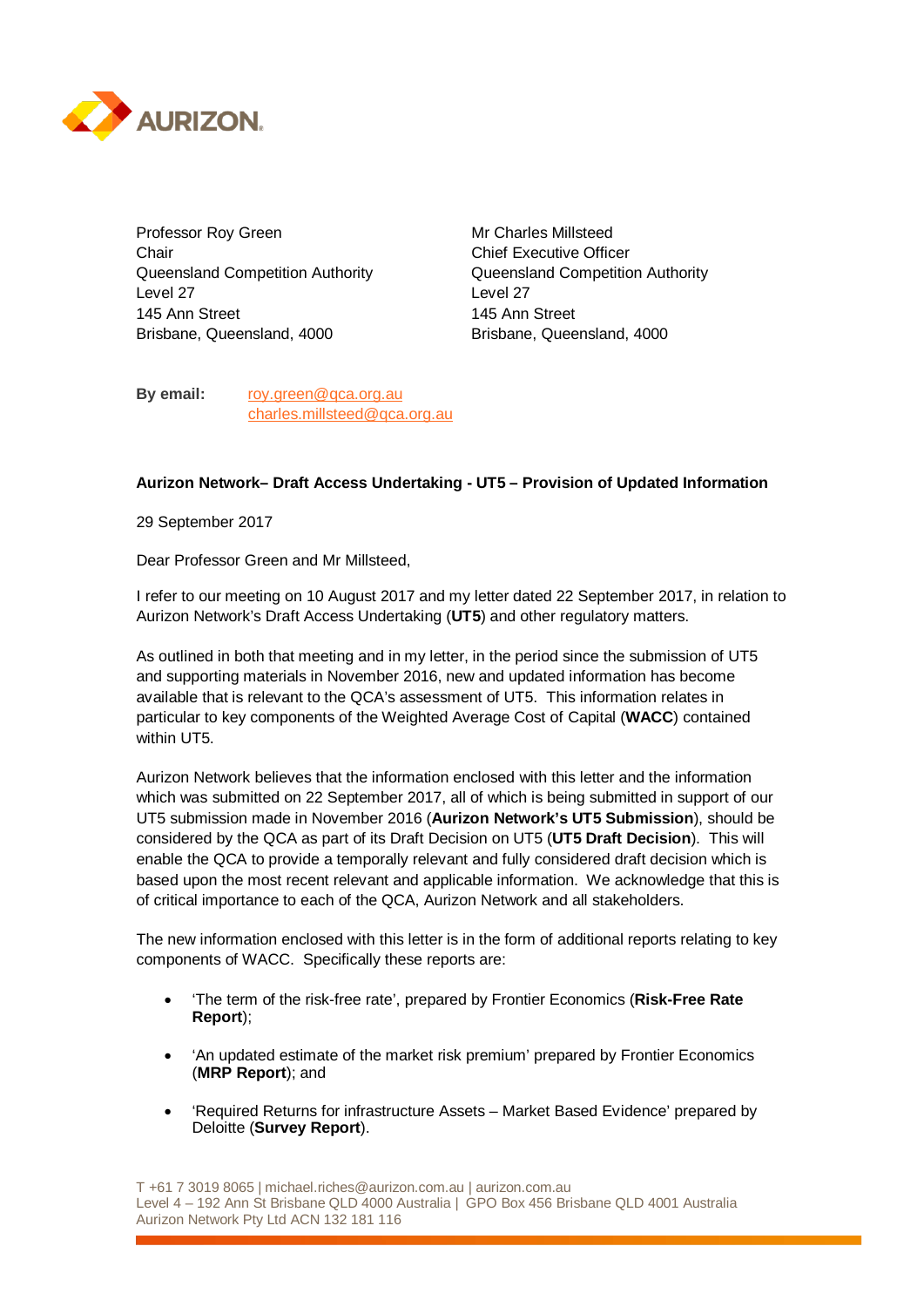As with the previous information submitted with my letter dated 22 September 2017, these new reports are provided to outline the latest market data available, recent court proceedings and recent regulatory decisions which have direct implications for the UT5 Draft Decision, in particular in relation to WACC.

Listed below are the details of the relevant reports that are being submitted with this letter, including an outline of the new information contained within each:

# **Risk-Free Rate Report**

## 1. *New Information*

Since Aurizon Network's UT5 Submission:

- The Australian Competition Tribunal and Federal Court have issued decisions outlining that the appropriate allowed rate of return must be gauged by the disciplines of a workably competitive market;
- The Independent Pricing and Regulatory Tribunal's current WACC review issue paper has been published which reaffirms that the appropriate benchmark for a risk-free rate is to replicate the outcomes of a workably competitive market;
- Additional information has been identified that confirms that market practice is to use a 10 year risk-free term when valuing regulated assets, which is particularly relevant to equity holders when analysing and valuing firms that own and operate regulated assets and estimating the required return in order to proceed to invest; and
- More recent risk-free rate data has become available.

## 2. *Relevance*

The risk-free rate is an important input into the WACC calculation as it affects both the cost of equity and cost of debt. One of the key elements of risk-free rate determination is the term of the risk-free rate.

This Risk-Free Rate Report discusses the key implications from recent Tribunal and Federal Court decisions on the term of the risk-free rate and concludes that the 10-year term is the most appropriate term to use, which further supports Aurizon Network's UT5 Submission. As a result, this report is relevant to the UT5 Draft Decision.

The updated information in this report continues to adopt the risk-free rate based on the June 2017 averaging period. We however note that this period produced a risk-free rate, based on the 10 year term, which is significantly lower than the rates before and after the June 2017 period. The 10 year risk-free rate average for the last 20 business days in April, May, July and August 2017 was 2.60%, 2.56%, 2.68% and 2.64% respectively. The differential in the riskfree rate from that calculated using the June 2017 averaging period (2.44%) being between 12bps to 24bps for a 10 year term. The significantly lower rate during the June 2017 averaging period would appear to be due to anomalous market factors and would not appear to reflect the likely rate that will apply during the regulatory period – this matter should be taken into account in determining the overall WACC.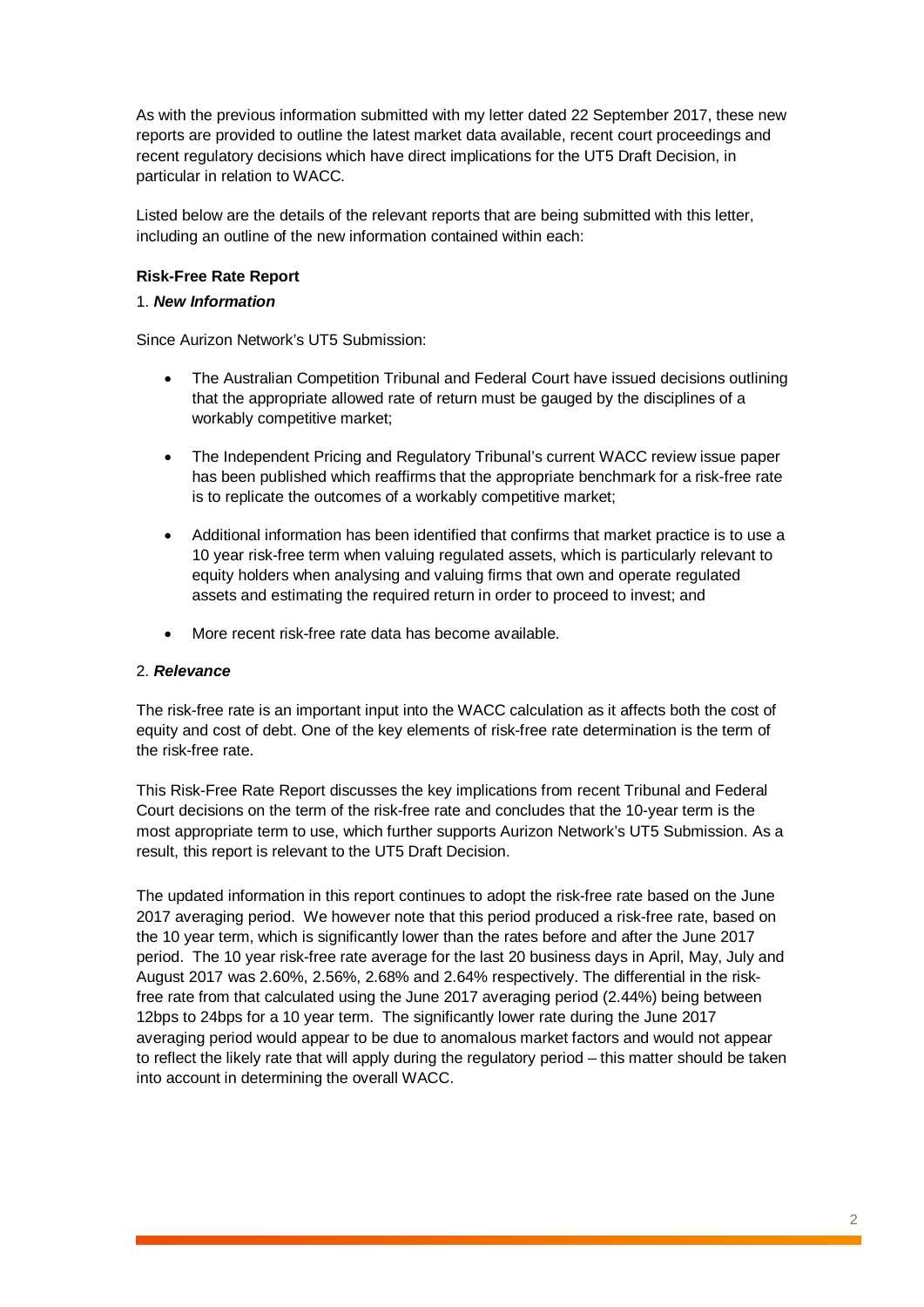# **MRP Report**

## 1. *New Information*

Since Aurizon Network's UT5 Submission:

- The latest Market Risk Premium (**MRP**) survey results, which form part of the current QCA MRP methodology, were released by Professor Fernandez in April 2017;
- More recent market data relevant to the MRP calculations has become available; and
- Using current data and aligning it with the approach outlined within Aurizon Network's UT5 Submission, would result in a current estimate of 7.5%.

# 2. *Relevance*

The QCA has expressed its support for a timely MRP estimate within its Market Parameters Decision. The MRP Report attached to this letter updates Aurizon Network's submitted UT5 MRP estimate to incorporate the more recent data that has become available.

It is important for the MRP to reflect the prevailing market conditions as the current regulatory practice sets risk-free rate at the prevailing rate.

Updating for more recent data, the MRP Report continues to support an MRP estimate above 7.5% using Frontier Economics' preferred methodology. More importantly, it shows that even if the QCA's current estimation methodology is retained (i.e. including the Siegel approach and excluding quantification of market indicators), the updated MRP is now 7.5%, when the framework laid out in the November 2016 Frontier Economics report is applied. Aurizon Network therefore proposes to revise its UT5 MRP from 7.0% to 7.5%, based upon the evidence supplied.

# **Survey Report**

## *1. New Information*

Since Aurizon Network's UT5 Submission:

- A survey of 5 global investment banks reveals that investors in Infrastructure assets are seeking post-tax equity returns of between 7% and 13%. This range is broken down into three categories being:
	- o 7.0% 9.5% for regulated infrastructure assets supported by long-term contracts;
	- o 8% 11% for high quality transport assets; and
	- o 10% 13% for assets with more operating and commodity risk.
- The survey indicates the post-tax equity return required by investors in Aurizon Network would likely sit at the high end of the range for regulated assets or the lower end of the range for high quality transport assets due to its commodity exposure, environmental exposure and the lack of predictability in the regulatory regime; and
- Investors are not heavily influenced in their investment decisions by changes in the yields of government bonds, resulting in the overall return not moving in parallel to the risk-free rate.